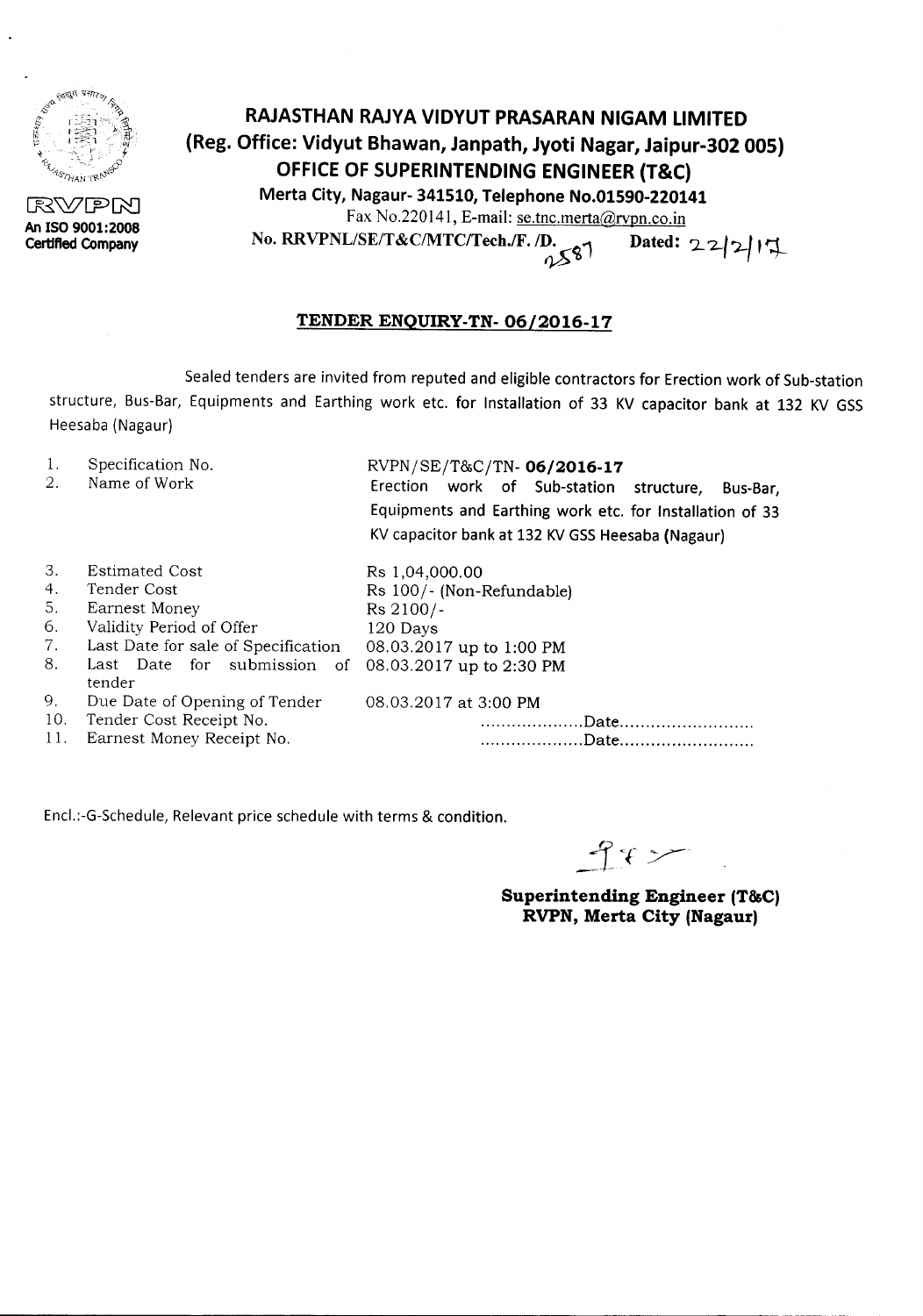## TERMS AND CONDITIONS

- 1. **Qualifying Requirement**: Only those firms who have completed construction of any 220/132 KV GSS on labour contractor of minimum of Rs 5.0 Lacs and have completed within the contract time of the work order in last two year will be qualified for tender. A completion certificate issued by authority not below the rank of Superintending Engineer is to be enclosed as proof of qualification.
- 2. The tender should be addressed to the Superintending Engineer (T&C), RVPN, Merta City having office at 400 KV GSS, Ren Road, Merta City(Nagaur).
- 3. Besides above, only such contractors should apply, who are already registered with provident fund Commissioner. The copy of certificate in this respect should be attested by Notary Public and signed by the bidder or by authorized representative of the firm.

#### *4. RAJASTHAN VALUE ADDED TAX, LEVIES*& *DUTIES:*

- a) In accordance with the scope of works, this is a labour contract of erection from the "FREE ISSUE" material, hence no VAT will be leviable. However tax on such labour contracts if levied, shall be to the Contractor's account.
- b) Service Tax: The tenderer shall quote the prices inclusive of applicable service tax. Any liability towards service tax, if arises/applicable, inclusive of cost of material to be supplied by RVPN free of cost, shall be to the firms account. The tenderer shall give service tax registration number. Any statutory variation in service tax will be to contractor's accounts.
- c) Work Contract Tax: The work contract tax will be deducted at the applicable laws on the value of erection, testing & commissioning activities. Any liability arising on A/c of work 10 contract tax will be to the contractor's account. Any statutory variation in the work contract tax will be to the contractor's accounts.
- d) Income Tax: If any income tax, surcharge on income tax or any other corporate tax is attracted under the law then the same shall be paid by him as per Government rules / deducted from his bills / invoices at the prevailing rate and if such tax is not applicable, then the contractor can claim reimbursement of the same from the relevant competent authority. However necessary TDS certificate(s) shall be issued by Nigam's paying Authority.
- 5. The tender along with relevant documents as per eligibility criteria shall be submitted in closed/sealed envelope duly super scribe as "Tender for Erection work of Sub-station structure, Bus-Bar, Equipments and Earthing work etc. for Installation of 33 KV capacitor bank at 132 KV GSS Heesaba (Nagaur)".
- 6. The under signed does not bind himself to accept the lowest or any other tender and Reserve the right to reject any or all tender's without assigningany reasonthereof
- 7. The quoted rates shall be valid for 120 days from the date of opening tenders.
- 8. The work shall be completed as per "G" schedule within 45 days from the date of placing of work order/LOI or date of issue of layout.
- 9. 90% payment shall be arranged/released as per Nigam's payment policy on completion of work as per specification through RTGS by the. Accounts Officer (T&C), RVPN, Merta City after receipt of verified bills/Invoice by the consignee.
- 10. All addition and/or alterations in the tender must be clearly initialed.
- 11. The Rate's should be quoted the FIRM prices inclusive of all taxes and duties, insurance, and other related cost both in words and figures.
- 12. All the documents issued; shall be submitted by the Tenderer duly filled up in all respect with seal and signature on each page.
- 13. Tender received late due to any reason or which are incomplete shall not be accepted for consideration,
- 14. Quantity of items may vary at the time of placement order.
- 15. Balance IO % payment will be released after 3 month from the date of satisfactory completion of work.
- 16. The Tenderer will have to deposit Tender cost by cash and EMD by cash/DD in favour of Account Officer (T&C) RVPN, Merta City.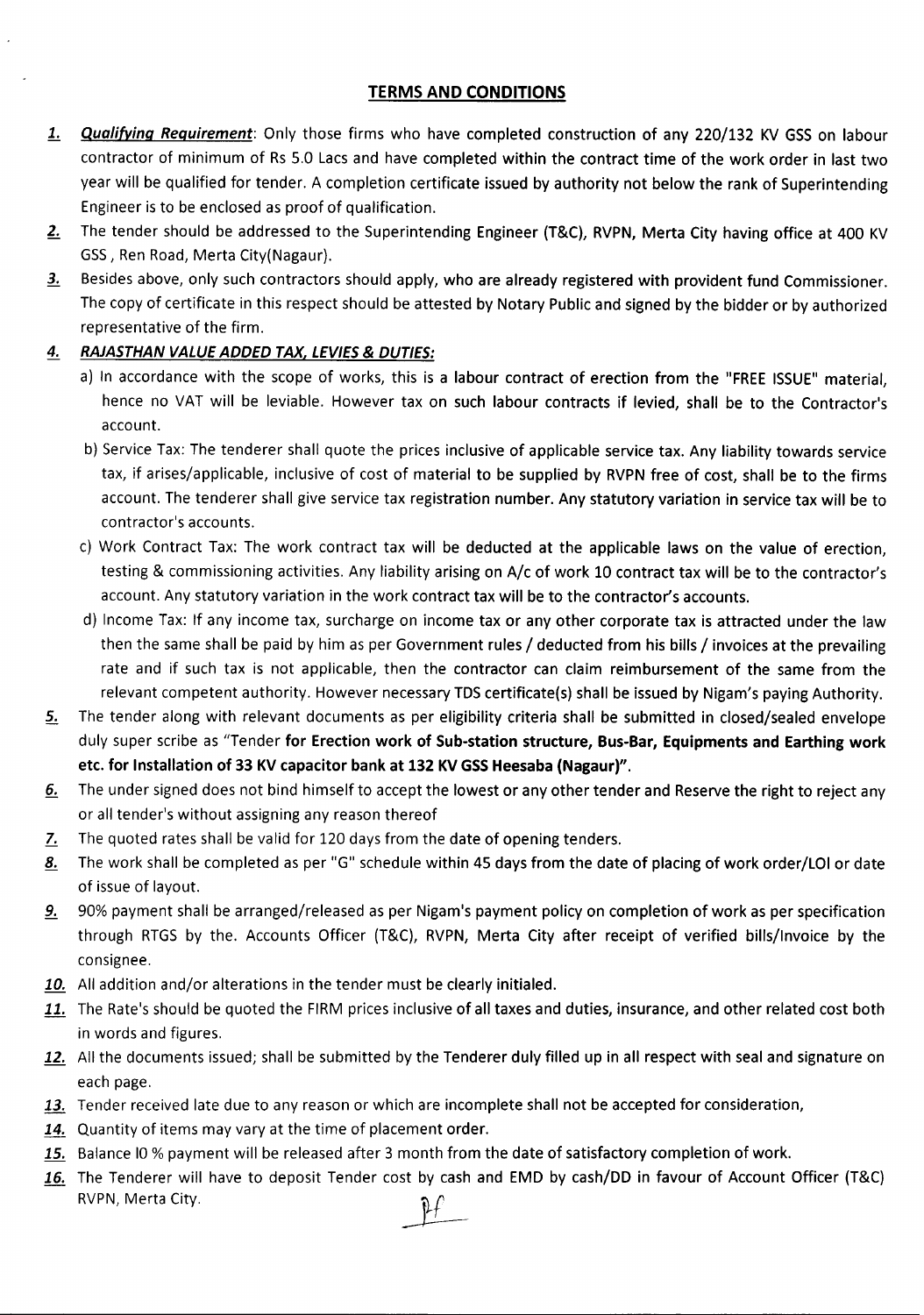#### PRICE SCHEDULE

Name of work: Erection work of Sub-station structure, Bus-Bar, Equipments and Earthing work etc. for Installation of 33 KV capacitor bank at 132 KV GSS Heesaba (Nagaur)".

Nameof firm/Tenderer: - .

| Description of Work                                                                                                                                                                       | Rate as<br>per G-<br>Schedule | % Above/Below<br>Rate as per G-<br>Schedule | Amount in Rs.<br>Above/Below Rate as<br>per G-Schedule | Total Price (2+4) |  |  |
|-------------------------------------------------------------------------------------------------------------------------------------------------------------------------------------------|-------------------------------|---------------------------------------------|--------------------------------------------------------|-------------------|--|--|
|                                                                                                                                                                                           |                               |                                             |                                                        |                   |  |  |
| <b>Erection</b><br>Sub-station<br>work<br>.of<br>structure, Bus-Bar, Equipments and<br>Earthing work etc. for Installation of<br>33 KV capacitor bank at 132 KV GSS<br>Heesaba (Nagaur)". | 61797.00                      |                                             |                                                        |                   |  |  |

Total Rs(In Words) .

1. I/We have read all terms and conditions of the relevant Tender Enquiry against TN No. 06/2016-17. These are acceptable to us.

2. Our Offer is valid for 120 days from the date of opening of tenders.

3. The work shall be completed within stipulated period and as per instructions/letter of the Work In-Charge.

4. The quoted rate is firm in all respect till completion of work including of insurance charges, all taxes & duties

5. Safe execution of work shall be our responsibility.

6. We shall be responsible for any "Fatal" or "Non-Fatal" accident taking place due to our negligence.

Date\_\_ / \_\_ / \_ Signature \_

Place Nameof Signatory \_

Phone/ Mobile / Fax \_ Nameof Firm \_

Address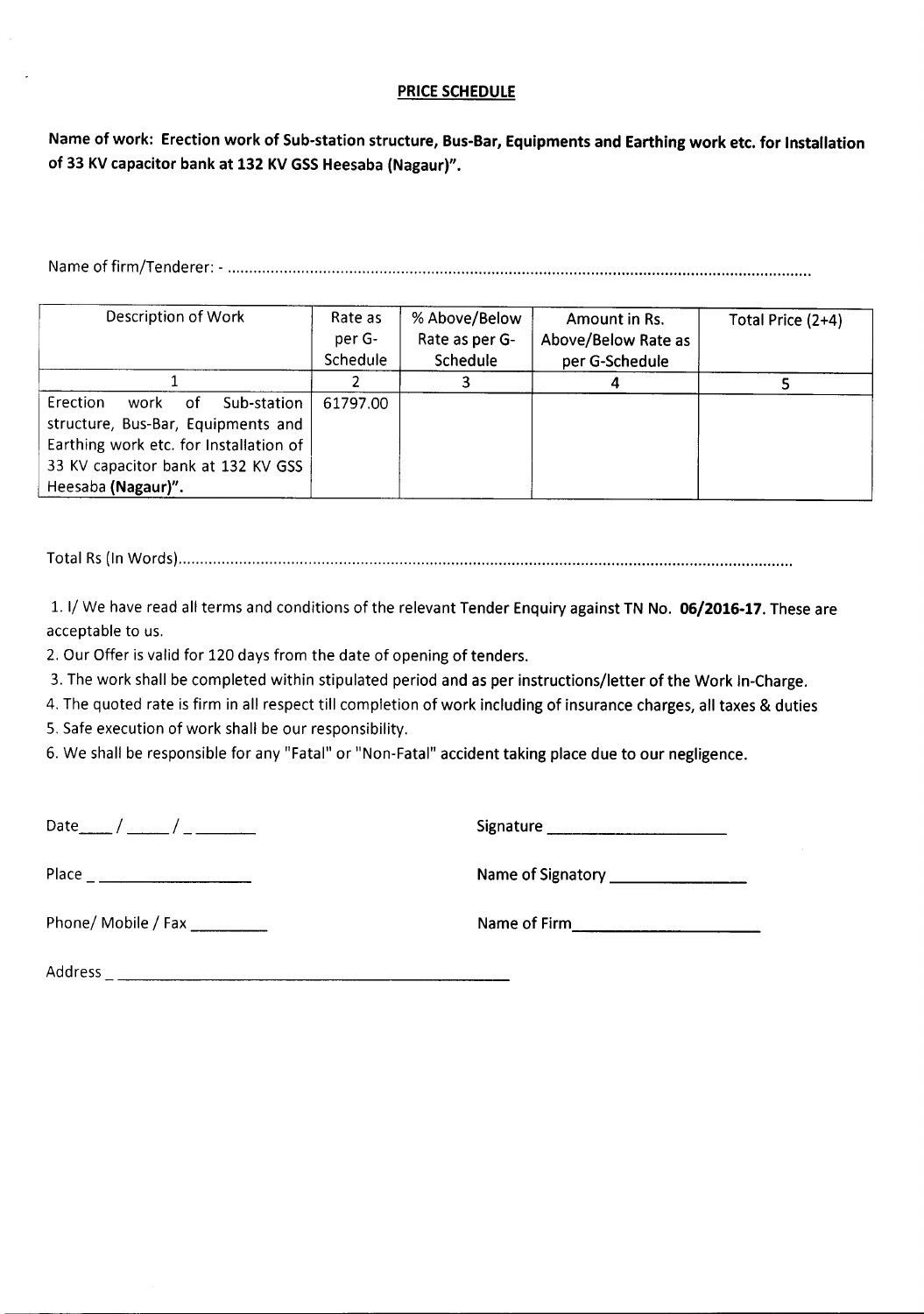|                | <u>' G ' SCHEDULE</u>                                                       |                |              |        |         |
|----------------|-----------------------------------------------------------------------------|----------------|--------------|--------|---------|
|                | Name of work :- Eraction work of 33 kv capacitor bank at 132 KV GSS Heesaba |                |              |        |         |
|                |                                                                             |                |              |        |         |
|                | 1. BSR RVPN/SE(SSPC)XEN(TK)/BSR/A1/D.21dated04.04.2011                      |                |              |        |         |
| S.<br>$M$      | Description                                                                 | Unit           | Unit         | Qty.   | Amount  |
| $\mathbf{1}$   | 2                                                                           | $\overline{3}$ | Rate in<br>4 | 5      | 6       |
| $\mathbf{1}$   | <b>EARTH MESH WORK:-</b>                                                    |                |              |        |         |
|                | Laying of Earth mesh with 25 mm /28 mm. dia. M.S.                           |                |              |        |         |
|                | Rod at a depth of 0.80 meter from top level of                              |                |              |        |         |
|                | foundation, transportation of M.S. Rods from site                           |                |              |        |         |
|                | store to locations, welding of M.S. Rod to M.S. Rod                         |                |              |        |         |
|                | along the lenth, at crossing and with earth electrodes                      |                |              |        |         |
|                | as per drawing, application of bitumin compoun&                             |                |              |        |         |
|                | covering with bitumin impregnated tape on all welded                        |                |              |        |         |
|                | joints, for the type os soil prevent at 0.80 meter below                    |                |              |        |         |
|                | top level of foundation (M.S. Rod of above size & M.S.                      |                |              |        |         |
|                | Flat as required shall be made available by RVPN)                           |                |              |        |         |
|                | (a) In case Electricity is made available by RVPN                           |                |              |        |         |
|                | with out charge                                                             |                |              |        |         |
|                | (i) Normal dry soil                                                         | Mtr.           | 18.00        | 125    | 2250    |
|                | (ii) Hard soil / Murram / Black cotton soil                                 | Mtr.           | 19.00        | 100    | 1900    |
| $\overline{2}$ | Laying of earthing risers of 50 X 6 mm / 50 x 12 mm/                        |                |              |        |         |
|                | 50x10mmsize M.S. Flat at a depth of 0.80 meter from top                     |                |              |        |         |
|                | level of foundation, including excavation of trench of                      |                |              |        |         |
|                | required depth and backfilling of the same, trans-                          |                |              |        |         |
|                | portation of M.S. Flat from site store to locations,                        |                |              |        |         |
|                | preparation of risers, bending as per requirement                           |                |              |        |         |
|                | (after heating if necessary), fixing on and welding /                       |                |              |        |         |
|                | bolting to equipment / structure and peak of the                            |                |              |        |         |
|                | structure, laying in the trench, welding to the earth                       |                |              |        |         |
|                | mesh of M.S. Rod as per drawing, including welding                          |                |              |        |         |
|                | of extra length of M.S. Flat if required, application of                    |                |              |        |         |
|                | bitumen compound and covering with bitumen                                  |                |              |        |         |
|                | impregnated tape on all welded joints, painting of all                      |                |              |        |         |
|                | surface of risers above round level with red oxide and                      |                |              |        |         |
|                | green paint, for the type of soil prevent at 0.80 meter                     |                |              |        |         |
|                | below top level of foundation (M.S. Rod of above sizes                      |                |              |        |         |
|                | & M.S. Flat as required shall be made available by the                      |                |              |        |         |
|                | RVPN)                                                                       |                |              |        |         |
|                | (a) In case Electricity is made available by RVPN                           |                |              |        |         |
|                | with out charge                                                             |                |              |        |         |
|                | (i) Normal dry soil                                                         | Mtr.           | 20.00        | 110.00 | 2200.00 |
|                | (ii) Hard soil / Murram / Black cotton soil                                 | Mtr.           | 21.00        | 100.00 | 2100.00 |
| 2              | Steel Structure Erection :-                                                 |                |              |        |         |
|                | Erection of sub-station steel structures, columns,                          |                |              |        |         |

 $\label{eq:1} \begin{aligned} \frac{\partial \mathbf{V}}{\partial \mathbf{V}} & = \frac{1}{2} \left( \mathbf{V} \mathbf{V} \right)^{-1} \mathbf{V} \left( \mathbf{V} \right)^{-1} \mathbf{V} \left( \mathbf{V} \right)^{-1} \mathbf{V} \left( \mathbf{V} \right)^{-1} \mathbf{V} \left( \mathbf{V} \right)^{-1} \mathbf{V} \left( \mathbf{V} \right)^{-1} \mathbf{V} \left( \mathbf{V} \right)^{-1} \mathbf{V} \left( \mathbf{V} \right)^{-1} \mathbf{V} \left( \mathbf{$ 

 $\label{eq:1} \begin{array}{l} \mathbb{E} \left[ \left( \theta_{\text{eff}} \right) \right] \leq \frac{1}{\sqrt{2}} \end{array}$ 

 $\sqrt{\mathbf{v}}$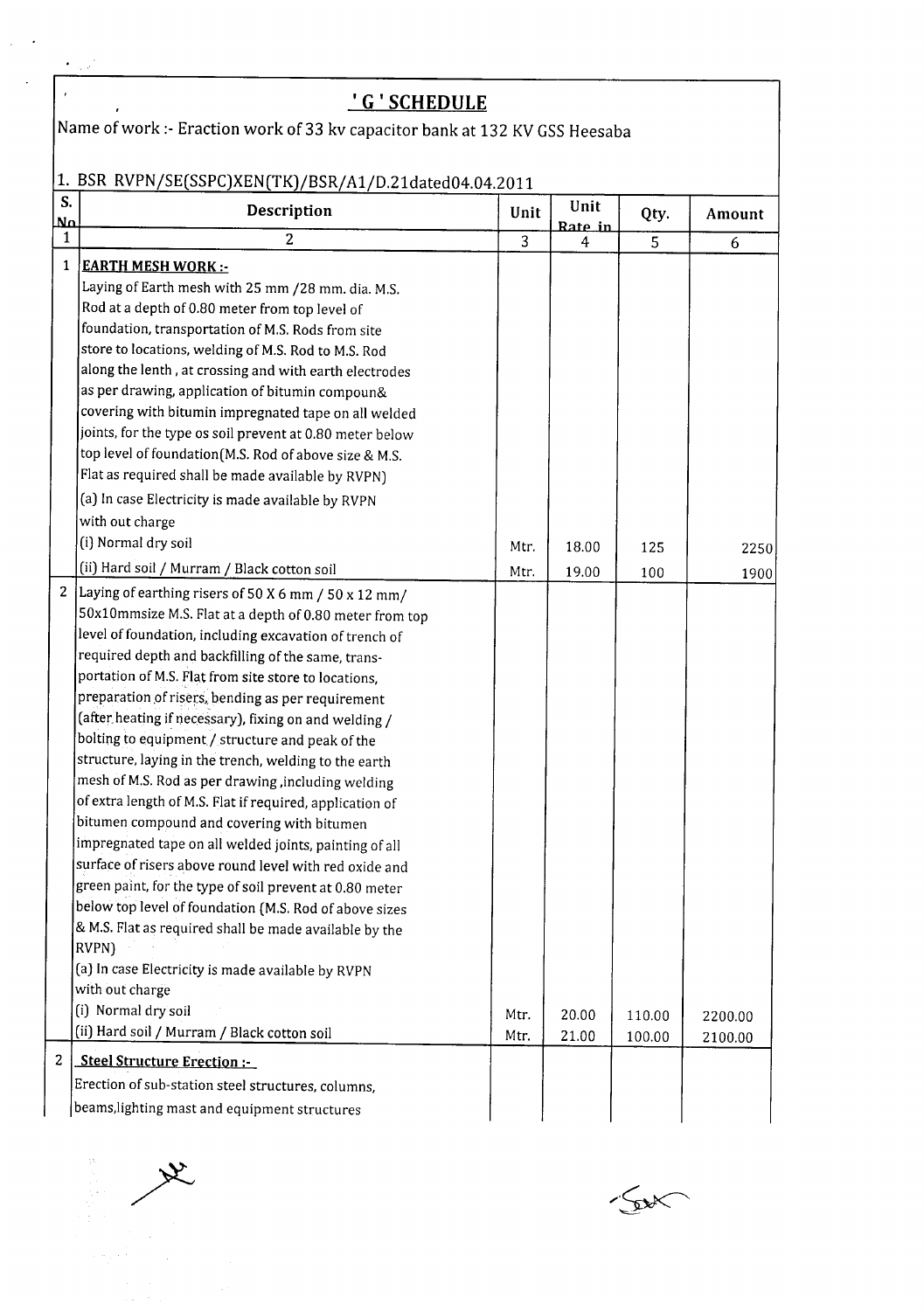|   | (excluding circuit breaker and capacitor banks)                 |      |         |       |         |
|---|-----------------------------------------------------------------|------|---------|-------|---------|
|   | of all type including, nuts & bolts etc. from site store        |      |         |       |         |
|   | to locations, their assembly, placing on foundation,            |      |         |       |         |
|   | fixing of template, with foundation bolts as required,          |      |         |       |         |
|   | levelling and preparing for grouting as required, but           |      |         |       |         |
|   | excluding grouting, erection after grouting and tighting        |      |         |       |         |
|   | & punching of nuts & bolts. (Maximum height of structure        |      |         |       |         |
|   | upto 20 meters)                                                 | M.T. | 1744.00 | 8.5   | 14824   |
| 3 | <b>BUS BAR WORK:-</b>                                           |      |         |       |         |
|   | Stringing of 220 KV, 132 KV, 33 KV & 11 KV Bus Bar              |      |         |       |         |
|   | of ACSR conductor, including transportation of conductor,       |      |         |       |         |
|   | disc insulators and tension hardware from site store to         |      |         |       |         |
|   | location, laying & cutting required length of conductor,        |      |         |       |         |
|   | cleaning and assembly of disc insulators as required            |      |         |       |         |
|   | alongwith fitting of bolted type or compression type tension    |      |         |       |         |
|   | hardware as made available (Compression                         |      |         |       |         |
|   | machine shall be provided by RVPN on rent free basis),          |      |         |       |         |
|   | making upto one end, stringing of conductors between            |      |         |       |         |
|   | the beams with specified sag and tension, also equilizing       |      |         |       |         |
|   | sag and fitting spacers and spacer T- clamp for twin conductor, |      |         |       |         |
|   | for three phases of conductors in each bus - section.           |      |         |       |         |
|   | (I) Single ACSR panther                                         | Sec. | 875.00  | 1.00  | 875.00  |
|   | 4 Jumper of ACSR conductor(3 Nos. Y-type) between bus           |      |         |       |         |
|   | to equipment, or between equipment to equipment or              |      |         |       |         |
|   | between bus to bus, including transportation of conductor,      |      |         |       |         |
|   | disc insulators and hardware from site store to location,       |      |         |       |         |
|   | cleaning and assembly of disc insulators as required            |      |         |       |         |
|   | alongwith fitting of suspension hardware and erection as        |      |         |       |         |
|   | required, cutting required length of conductor, making          |      |         |       |         |
|   | connections, fixing of spacers & spacer T- clamp as required,   |      |         |       |         |
|   | tightening of clamps / connectors, dressing etc.for             |      |         |       |         |
|   | three phases.                                                   |      |         |       |         |
|   | (I) Single ACSR Zebra / Panther conductor                       | Set  | 250.00  | 13.00 |         |
|   | 5   Erection of current Transformer/ potential Transformer/     |      |         |       | 3250.00 |
|   | capacitive voltage Transformer/Series Reactor/ Residual voltage |      |         |       |         |
|   | Transformer/Neutral current Transformer with clamps &           |      |         |       |         |
|   | connector, on already errected steel structure including        |      |         |       |         |
|   | transportation from sitestore to locations, fabrication of      |      |         |       |         |
|   | base frame, fixing of terminal connectors, tightening of        |      |         |       |         |
|   | nuts & bolts etc., complete in all respect.                     |      |         |       |         |
|   | (iii) 33 KV C.T.                                                | Nos. |         |       |         |
|   | 6 Erection of Isolators on already errected steel structure     |      | 400.00  | 3.00  | 1200.00 |
|   | including transportation of base frame, P.I.s, contacts,        |      |         |       |         |
|   | mechanism box, clamps & connectors etc., from site              |      |         |       |         |
|   | store to locations, minor fabrication as required, & fixing     |      |         |       |         |
|   | of terminal connectors, etc., adjustment / alignment of         |      |         |       |         |
|   |                                                                 |      |         |       |         |
|   | isolator and its earth blade, if provided, for their smooth     |      |         |       |         |

1. 主要要求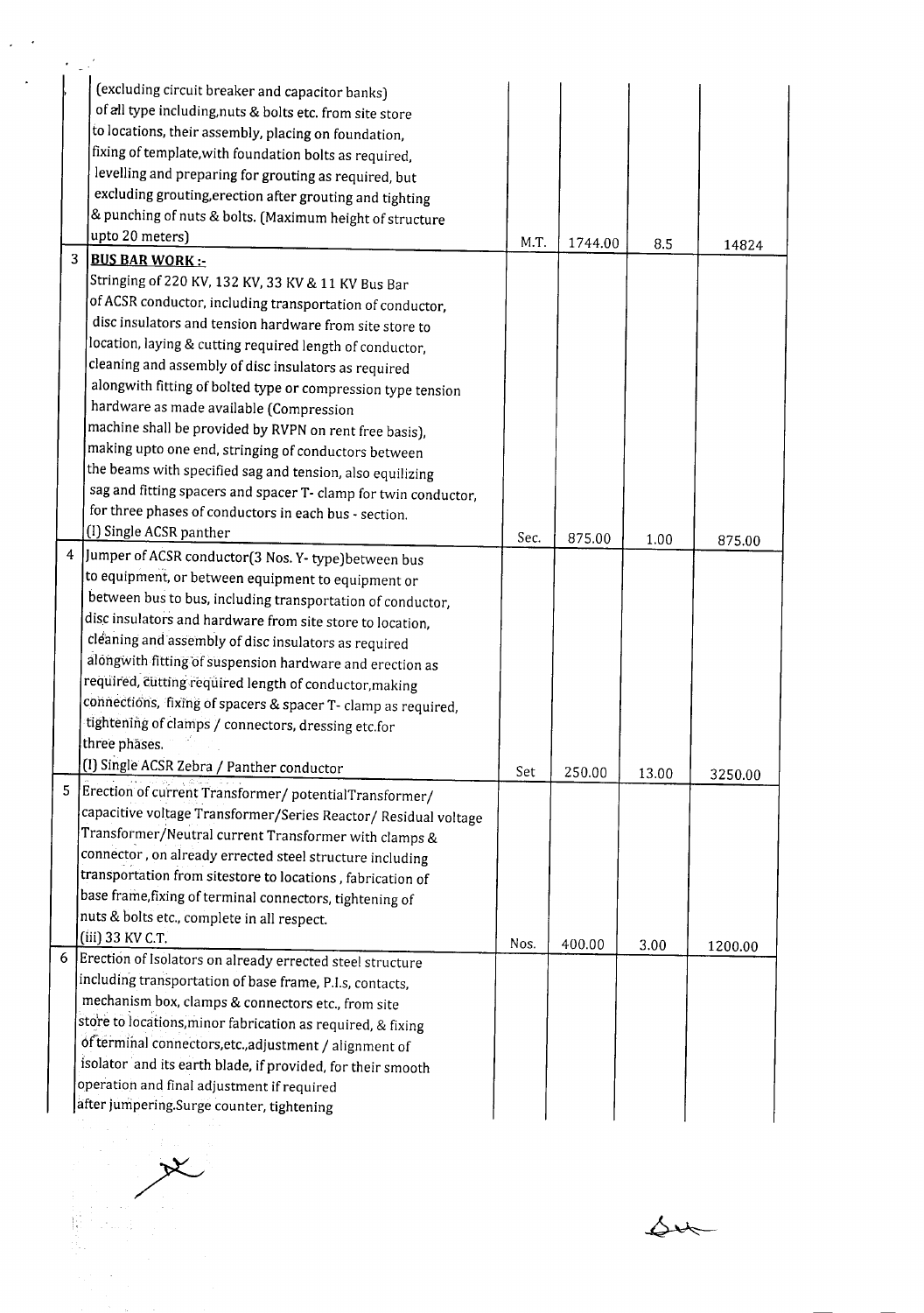|   | of nuts & bolts etc., complete in all respect.                                     |      |          |      |          |
|---|------------------------------------------------------------------------------------|------|----------|------|----------|
|   | $(ii)$ 33 KV                                                                       |      |          |      |          |
|   | (a) Without Earth blade                                                            | Nos  | 688.00   | 1.00 | 688.00   |
|   | (b) With Earth blade                                                               | Nos  | 1025.00  | 2.00 | 2050.00  |
|   | 7   erection of 2x33 kv, 5.43 MVAR Cap. Bank With Series Reactor/                  |      |          |      |          |
|   | Residual voltage Transformer/Neutral current                                       |      |          |      |          |
|   | Transformer including transportionof Equipments,                                   |      |          |      |          |
|   | structure member, nuts&Bolts, washers, clamps& connectors                          |      |          |      |          |
|   | etc. from site store to location, assemble of                                      |      |          |      |          |
|   | structure Their placing on foundation, leveling and preparing for                  |      |          |      |          |
|   | grouting as required and their connections as                                      |      |          |      |          |
|   | per manufactures drawing flxing of terminal                                        | EACH | 13875.00 | 1.00 | 13875.00 |
|   | connectors etc.                                                                    |      |          |      |          |
| 8 | Erection of 33 KV or 11 KV Circuit Breakers,                                       |      |          |      |          |
|   | including transportation of equipment,                                             |      |          |      |          |
|   | structure members, nuts & bolts, clamp &                                           |      |          |      |          |
|   | connectors, accessories etc. from site store                                       |      |          |      |          |
|   | to location, assembly of support structure,                                        |      |          |      |          |
|   | their placing on foundation, levelling                                             |      |          |      |          |
|   | and preparing for grouting as required, but                                        |      |          |      |          |
|   | excluding grouting, assembly / placing of                                          |      |          |      |          |
|   | poles, mechanism box etc. on support                                               |      |          |      |          |
|   | structure as per manufacture's drawings                                            |      |          |      |          |
|   | fitting of terminal connecrors etc. but                                            |      |          |      |          |
|   | excluding commissioning of CB.                                                     |      |          |      |          |
|   | (I) 33 KV or 11 KV outdoor type (VCB/SF6)                                          | Nos. | 5563.00  | 1.00 | 5563.00  |
| 9 | Erection of Post insulator on already                                              |      |          |      |          |
|   | errected structures including transportation                                       |      |          |      |          |
|   | of P.I.s.nuts & bolts, clamps & connectors,                                        |      |          |      |          |
|   | etc. from site store to locations, fabrication                                     |      |          |      |          |
|   | of base frame & assembly if required, fixing                                       |      |          |      |          |
|   | of clamps, etc.                                                                    |      |          |      |          |
|   | $(i)$ 33 KV                                                                        |      | 56.00    | 6.00 | 336.00   |
|   | 10 Erection of Control & Relay panels complete                                     | Nos. |          |      |          |
|   | in all respect including transportation from                                       |      |          |      |          |
|   |                                                                                    |      |          |      |          |
|   | site store to control room, placing on<br>foundation / cable trench as per layout, |      |          |      |          |
|   | interconnection between control & Relay                                            |      |          |      |          |
|   |                                                                                    |      |          |      |          |
|   | panels and with existing panels, fixing of                                         |      |          |      |          |
|   | side / top covers and doors, earthing to                                           |      |          |      |          |
|   | existing earthstrip in control room, connection                                    |      |          |      |          |
|   | of bus wiring to existing panel and between                                        |      |          |      |          |
|   | control and relay panel as required.                                               |      |          |      |          |
|   | (ii) Simplex panel, DC Panel, RTCC Panel,                                          | Nos. | 475.00   | 1.00 | 475.00   |
|   | 11 Erection of Marshalling Kiosk / Line matching                                   |      |          |      |          |
|   | Unit (LMU) / Line Matching & Distribution                                          |      |          |      |          |
|   | Unit(LMDU) complete in all respect including                                       |      |          |      |          |
|   | transportation from site store to location,                                        |      |          |      |          |

transportation from site<br>
and the contract of the contract of the contract of the contract of the contract of the contract of the contract of the contract of the contract of the contract of the contract of the contract of

 $\Delta x$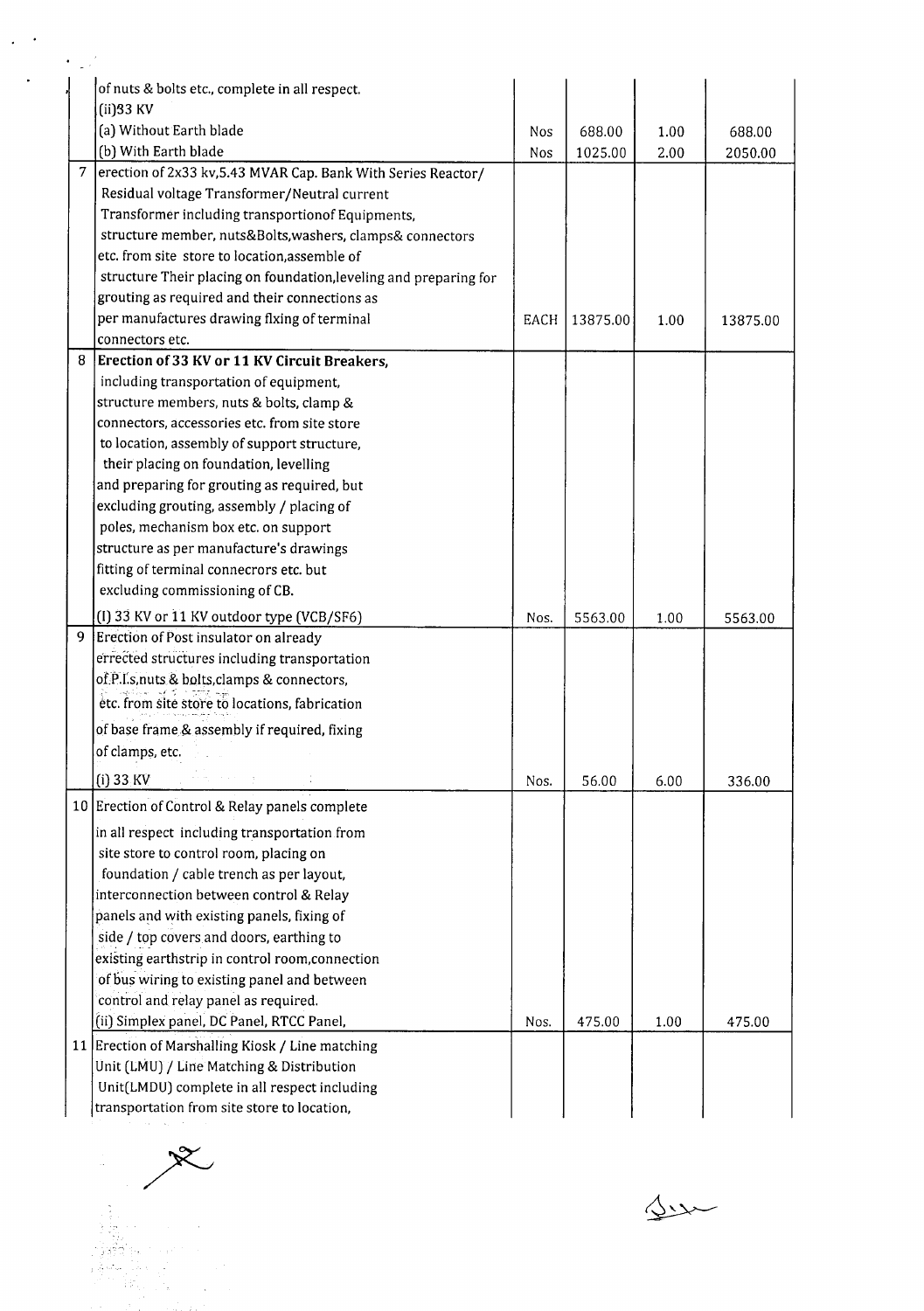| placing on foundation / cable trench as per                                                                                                                                                                                   |      |        |         |         |
|-------------------------------------------------------------------------------------------------------------------------------------------------------------------------------------------------------------------------------|------|--------|---------|---------|
| layout, preparing for grouting of foundation<br>bolts but excluding grouting etc.                                                                                                                                             |      |        |         |         |
| (ii) 33 KV Marshalling Kiosk.                                                                                                                                                                                                 |      |        |         |         |
| 12 LAYING AND TERMINATION OF CABLES                                                                                                                                                                                           | Nos. | 144.00 | 1.00    | 144.00  |
|                                                                                                                                                                                                                               |      |        |         |         |
| Control Cables: (I) Laying of P.V.C. insulated<br>unarmoured / armoured control cable of                                                                                                                                      |      |        |         |         |
| 1.1 KV grade with copper conductor in cable                                                                                                                                                                                   |      |        |         |         |
| trench as per specification as required,                                                                                                                                                                                      |      |        |         |         |
| including transportation of cable drum from                                                                                                                                                                                   |      |        |         |         |
| site store to location, laying in cable                                                                                                                                                                                       |      |        |         |         |
| trenches, cutting to required length, placing                                                                                                                                                                                 |      |        |         |         |
| them on cable racks / cable trays / cable                                                                                                                                                                                     |      |        |         |         |
| batten & dressing including removing and                                                                                                                                                                                      |      |        |         |         |
| re-fixing trench coveras required, making                                                                                                                                                                                     |      |        |         |         |
| necessary connections, testing, cable                                                                                                                                                                                         |      |        |         |         |
| marking on both the terminating ends, etc.                                                                                                                                                                                    |      |        |         |         |
| as required for all size from 2CX2.5sq. mm.                                                                                                                                                                                   |      |        |         |         |
| to 4CX2.5sq. mm.,4CX4sq. mm.and12CX 2.5 sq. mm.                                                                                                                                                                               |      |        |         |         |
| (a) Unarmoured Control Cable                                                                                                                                                                                                  | Mtr. | 4.00   | 2000.00 | 8000.00 |
| 13 (ii) Fixing of control cable in position with                                                                                                                                                                              |      |        |         |         |
| single compression nickle plated brass                                                                                                                                                                                        |      |        |         |         |
| cable glands confirming to IS: 12943 &                                                                                                                                                                                        |      |        |         |         |
| having three metal washer & one rubber                                                                                                                                                                                        |      |        |         |         |
| ring, including preparation of cable and<br>drilling of corresponding hole in gland plates,                                                                                                                                   |      |        |         |         |
| etc. as required & including cost of cable                                                                                                                                                                                    |      |        |         |         |
| gland for each cable gland of size.                                                                                                                                                                                           |      |        |         |         |
| (a) 19mm unarmoured control cable                                                                                                                                                                                             | Nos. | 33.00  | 20.00   | 660.00  |
| (b) 25mm unarmoured control cable                                                                                                                                                                                             | Nos. | 50.00  | 6.00    | 300.00  |
| 14 Termination of wires of cable with copper                                                                                                                                                                                  |      |        |         |         |
| conductor using copper terminal ends (pin or                                                                                                                                                                                  |      |        |         |         |
| ring type as required of Dowell's or equilent                                                                                                                                                                                 |      |        |         |         |
| make as approved by the Engineer-incharge)                                                                                                                                                                                    |      |        |         |         |
| dully crimped with crimping tool, including                                                                                                                                                                                   |      |        |         |         |
| making wire ends ready for crimping, ferruling                                                                                                                                                                                |      |        |         |         |
| & dressing of wires, etc., as required,                                                                                                                                                                                       |      |        |         |         |
| including cost of terminal ends for all wires,                                                                                                                                                                                |      |        |         |         |
| for each cable at both ends for cables of the                                                                                                                                                                                 |      |        |         |         |
| following sizes. The contract of the contract of the contract of the contract of the contract of the contract of the contract of the contract of the contract of the contract of the contract of the contract of the contract |      |        |         |         |
| (a) $2 \times 2.5$ sq.mm                                                                                                                                                                                                      | Each | 16.00  | 5.00    | 80      |
| (b) 4C X 2.5 sq. mm.                                                                                                                                                                                                          | Each | 32.00  | 2.00    | 64.00   |
| (C) 12C X 2.5 sq. mm.                                                                                                                                                                                                         | Each | 96.00  | 6.00    | 576.00  |
| In case the wires of any cable are not                                                                                                                                                                                        |      |        |         |         |
| terminated, then a deduction at the rate of                                                                                                                                                                                   |      |        |         |         |
| Rs. 3.00 shall be made for each end of the                                                                                                                                                                                    |      |        |         |         |
| wires not terminated                                                                                                                                                                                                          |      |        |         |         |
|                                                                                                                                                                                                                               |      |        |         |         |
|                                                                                                                                                                                                                               |      |        |         |         |
|                                                                                                                                                                                                                               |      |        |         |         |
|                                                                                                                                                                                                                               |      |        |         |         |
|                                                                                                                                                                                                                               |      |        |         |         |
|                                                                                                                                                                                                                               |      |        |         |         |
|                                                                                                                                                                                                                               |      |        |         |         |
|                                                                                                                                                                                                                               |      |        |         |         |

Ster